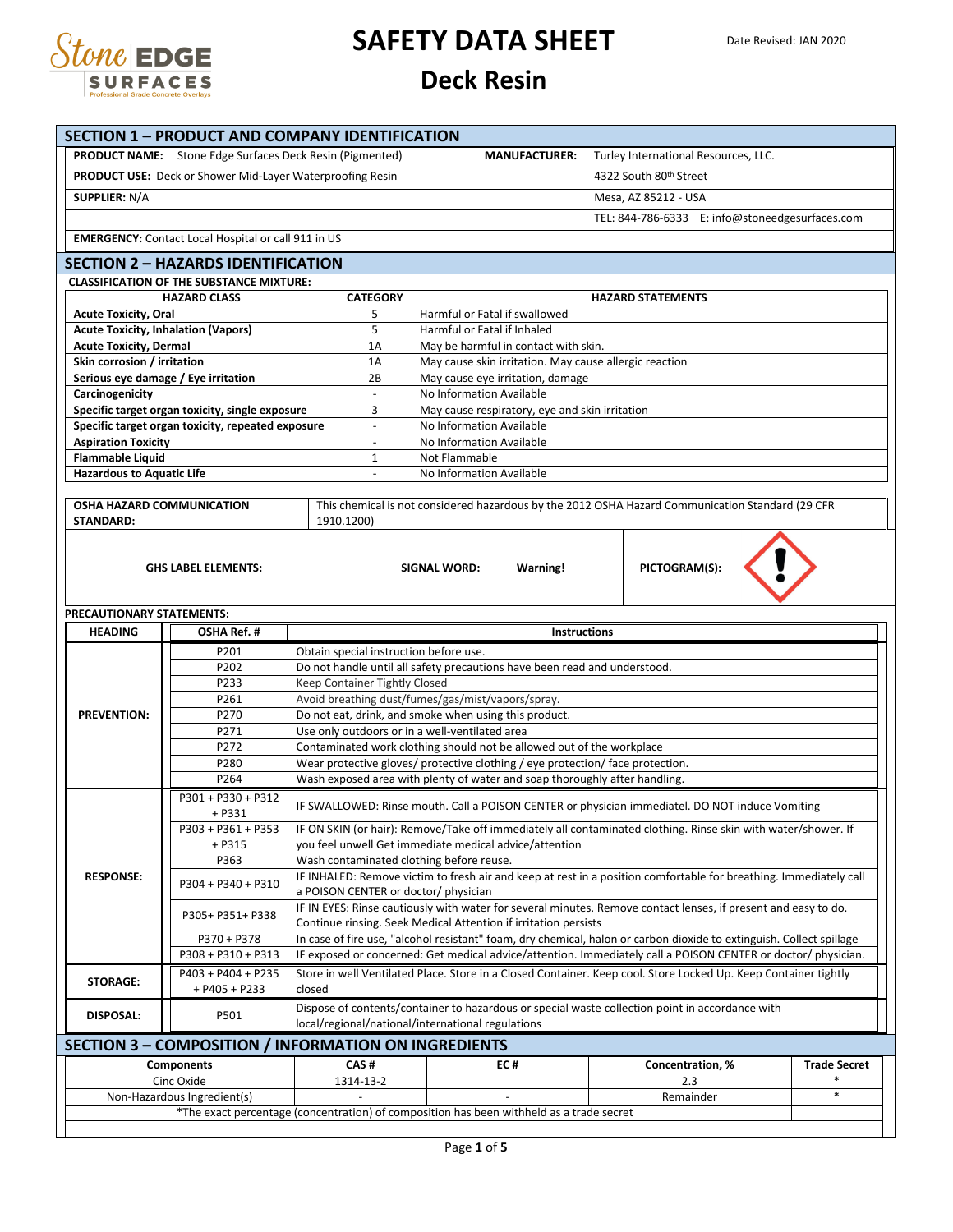

# **SAFETY DATA SHEET**

#### **Deck Resin**

| <b>EMERGENCY INFORMATION:</b><br><b>EYES:</b> Immediately flush eye thoroughly with water. Remove contacts if easy to do. Continue<br>Stone Edge Surfaces Pro Seal Supreme is a milky white liquid.<br>flushing eye for at least 15 minutes, including under lids. If eye irritation persists: Get medical<br>Move person out of the dangerous area. Consult a physician.<br>advice/attention.<br>Provide this Safety Data Sheet to the doctor in attendance. Use<br>SKIN: Wash off with soap and plenty of water. If skin irritation occurs: Get medical advice or<br>exposure controls or personal protection methods described in<br>attention.<br>Section 8.<br><b>INHALATION:</b> Remove person to fresh air. If breathing is difficult, administer oxygen. If not<br>Symptoms: Eye, Skin and respiratory Irritation.<br>breathing, give artificial respiration. Seek medical help if coughing and other symptoms do<br>Note to Physician: Treat symptomatically. For additional<br>not subside. Inhalation of large amounts require immediate medical attention.<br>information, see Safety Data Sheet<br><b>INGESTION:</b> Do not induce vomiting. If conscious, have victim drink plenty of water and call<br>a physician immediately. Never give anything by mouth to an unconscious person<br><b>SECTION 5 - FIREFIGHTING MEASURES</b><br>Product is not combustible. Use water spray (fog), alcohol-resistant foam, dry chemical, or carbon<br>SUITABLE EXTINGUISHING MEDIA:<br>dioxide for surrounding fire<br>Not applicable<br>UNSUITABLE EXTINGUISHING MEDIA:<br>SPECIFIC HAZARDS ARISING FROM THE CHEMICAL:<br>None known<br><b>HAZARDUS COMBUSTION PRODUCTS:</b><br>Carbon Dioxide, Carbon Monoxide<br>SPECIAL PROTECTIVE EQUIPMENT AND<br>Wear self-contained breathing apparatus and protective suit. Closed containers may explode due to<br>PRECAUTIONS FOR FIRE-FIGHTERS:<br>pressure caused by heat.<br><b>SECTION 6 - ACCIDENTAL RELEASE MEASURES</b><br>Keep unnecessary and unprotected personnel from entering spill area. Do not touch or walk through spilled<br><b>EMERGENCY PROCEDURES:</b><br>material.<br>In case of spill wear appropriate personal protective equipment during any cleanup and response activities. Avoid<br><b>PROTECTIVE EQUIPMENT:</b><br>skin contact and inhalation.<br>Prevent further leakage or spillage if safe to do so. Dike and contain spill with inert absorbent materials, (e.g. sand,<br>earth, diatomaceous earth, vermiculite) and place in container for disposal according to local / national regulations<br><b>PROPER METHODS OF CONTAINMENT:</b><br>(see Section 13. Dispose according to local regulations for hazardous waste.<br><b>CLEANUP:</b><br>Pick up and transfer to properly labeled containers<br>Prevent from entering into soil, ditches, sewers, waterways and/or groundwater, basements or confined areas. Large<br>spills in waterways may be hazardous. Inform the relevant authorities if the product has accessed waterways or<br><b>ENVIRONMENTAL PRECAUTIONS:</b><br>other natural areas. See Section 12 for more details.<br><b>SECTION 7 - HANDLING AND STORAGE</b><br>Do not handle until all safety precautions have been read and understood. Avoid contact with skin and eyes. Avoid breathing<br><b>PRECAUTIONS FOR</b><br>dust/fume/gas/mist/vapors/spray. Wash hands and skin thoroughly after handling. Use only outdoors or in a well-ventilated area.<br><b>SAFE HANDLING:</b><br>Wear protective gloves/protective clothing/eye protection/face protection<br>Keep at a temperature not exceeding 38 Degrees C (100 Degrees F). Do not allow material to freeze. Keep container tightly closed in a<br><b>PRECAUTIONS FOR</b><br><b>STORAGE:</b><br>dry and well ventilated place. Containers which are opened must be carefully resealed and kept upright to prevent leakage.<br>None Known<br><b>INCOMPATIBILITIES:</b><br><b>SECTION 8 - PRECAUTIONS TO CONTROL EXPOSURE / PERSONAL PROTECTION</b><br>OSHA's PERMISSABLE EXPOSURE LIMITS (PEL)<br><b>Exposure Limits</b><br>Ingredient<br>CAS#<br>Weights<br>OSHA PEL (8hr) 5 MG/M <sup>3</sup> Respirable fraction<br>2.3<br>Zinc Oxide<br>1314-13-2<br>ACGIH TLV-TWA (8hr) 10 MG/M <sup>3</sup> Total Dust<br><b>ENGINEERING CONTROLS:</b><br>Local Exhaust preferable. General/Local ventilation acceptable.<br>PERSONAL PROTECTIVE EQUIPMENT (PPE).<br>Use respiratory protection unless adequate local exhaust ventilation is provided or exposure assessment demonstrates that exposures<br><b>RESPIRATORY</b><br>are within recommended exposure guidelines. Where concentrations are above recommended limits or are unknown, appropriate<br><b>PROTECTION:</b><br>respiratory protection should be worn. Follow OSHA respirator regulations (29 CFR 1910.134) and use NIOSH/MSHA approved respirators<br>Wear face shield or safety glasses with side shields or goggles<br><b>EYE PROTECTION:</b><br>Wear impervious protective clothing, including boots, gloves, lab coat, apron or coveralls, as appropriate, to prevent skin contact. Wear<br>chemical resistant gloves at minimum. Wash skin immediately upon contact. Wash hands at mealtime and end of shift. Handle in<br><b>SKIN</b><br>accordance with good industrial hygiene and safety practice. Wash hands before and after breaks and at the end of the work day.<br><b>PROTECTION:</b><br><b>SECTION 9 - PHYSICAL AND CHEMICAL PROPERTIES</b><br><b>SOLIDS BY VOLUME</b><br>$35.5 + 1\%$<br>Ochre Yellow Color<br><b>APPERANCE:</b><br><b>ODOR &amp; ODOR THRESHOLD:</b><br>Mild Slight Glue Smell<br><b>FLASH POINT:</b><br>100 Deg. C (212 Deg. F)<br><b>MELTING POINT/Freezing Point:</b><br>Melting N/A / Freezing 32 Deg. F<br><b>BOILING POINT:</b><br>100 Deg. C (212 Deg. F)<br><b>FLAMMABILITY (SOLID/GAS)</b><br><b>EVAPORATION RATE:</b><br>Slower than Ether<br>Not Relevant<br><b>VAPOR PRESSURE:</b><br>Not Available<br>pH (IN WATER): (ASTM D 1293-95)<br>$8.2 - 8.8$ | <b>SECTION 4 - FIRST AID MEASURES</b> |  |  |  |  |  |  |  |  |
|---------------------------------------------------------------------------------------------------------------------------------------------------------------------------------------------------------------------------------------------------------------------------------------------------------------------------------------------------------------------------------------------------------------------------------------------------------------------------------------------------------------------------------------------------------------------------------------------------------------------------------------------------------------------------------------------------------------------------------------------------------------------------------------------------------------------------------------------------------------------------------------------------------------------------------------------------------------------------------------------------------------------------------------------------------------------------------------------------------------------------------------------------------------------------------------------------------------------------------------------------------------------------------------------------------------------------------------------------------------------------------------------------------------------------------------------------------------------------------------------------------------------------------------------------------------------------------------------------------------------------------------------------------------------------------------------------------------------------------------------------------------------------------------------------------------------------------------------------------------------------------------------------------------------------------------------------------------------------------------------------------------------------------------------------------------------------------------------------------------------------------------------------------------------------------------------------------------------------------------------------------------------------------------------------------------------------------------------------------------------------------------------------------------------------------------------------------------------------------------------------------------------------------------------------------------------------------------------------------------------------------------------------------------------------------------------------------------------------------------------------------------------------------------------------------------------------------------------------------------------------------------------------------------------------------------------------------------------------------------------------------------------------------------------------------------------------------------------------------------------------------------------------------------------------------------------------------------------------------------------------------------------------------------------------------------------------------------------------------------------------------------------------------------------------------------------------------------------------------------------------------------------------------------------------------------------------------------------------------------------------------------------------------------------------------------------------------------------------------------------------------------------------------------------------------------------------------------------------------------------------------------------------------------------------------------------------------------------------------------------------------------------------------------------------------------------------------------------------------------------------------------------------------------------------------------------------------------------------------------------------------------------------------------------------------------------------------------------------------------------------------------------------------------------------------------------------------------------------------------------------------------------------------------------------------------------------------------------------------------------------------------------------------------------------------------------------------------------------------------------------------------------------------------------------------------------------------------------------------------------------------------------------------------------------------------------------------------------------------------------------------------------------------------------------------------------------------------------------------------------------------------------------------------------------------------------------------------------------------------------------------------------------------------------------------------------------------------------------------------------------------------------------------------------------------------------------------------------------------------------------------------------------------------------------------------------------------------------------------------------------------------------------------------------------------------------------------------------------------------------------------------------------------------------------------------------------------------------------------------------------------------------------------------------------------------------------------------------------------------------------------------------------------|---------------------------------------|--|--|--|--|--|--|--|--|
|                                                                                                                                                                                                                                                                                                                                                                                                                                                                                                                                                                                                                                                                                                                                                                                                                                                                                                                                                                                                                                                                                                                                                                                                                                                                                                                                                                                                                                                                                                                                                                                                                                                                                                                                                                                                                                                                                                                                                                                                                                                                                                                                                                                                                                                                                                                                                                                                                                                                                                                                                                                                                                                                                                                                                                                                                                                                                                                                                                                                                                                                                                                                                                                                                                                                                                                                                                                                                                                                                                                                                                                                                                                                                                                                                                                                                                                                                                                                                                                                                                                                                                                                                                                                                                                                                                                                                                                                                                                                                                                                                                                                                                                                                                                                                                                                                                                                                                                                                                                                                                                                                                                                                                                                                                                                                                                                                                                                                                                                                                                                                                                                                                                                                                                                                                                                                                                                                                                                                                                                                                 |                                       |  |  |  |  |  |  |  |  |
|                                                                                                                                                                                                                                                                                                                                                                                                                                                                                                                                                                                                                                                                                                                                                                                                                                                                                                                                                                                                                                                                                                                                                                                                                                                                                                                                                                                                                                                                                                                                                                                                                                                                                                                                                                                                                                                                                                                                                                                                                                                                                                                                                                                                                                                                                                                                                                                                                                                                                                                                                                                                                                                                                                                                                                                                                                                                                                                                                                                                                                                                                                                                                                                                                                                                                                                                                                                                                                                                                                                                                                                                                                                                                                                                                                                                                                                                                                                                                                                                                                                                                                                                                                                                                                                                                                                                                                                                                                                                                                                                                                                                                                                                                                                                                                                                                                                                                                                                                                                                                                                                                                                                                                                                                                                                                                                                                                                                                                                                                                                                                                                                                                                                                                                                                                                                                                                                                                                                                                                                                                 |                                       |  |  |  |  |  |  |  |  |
|                                                                                                                                                                                                                                                                                                                                                                                                                                                                                                                                                                                                                                                                                                                                                                                                                                                                                                                                                                                                                                                                                                                                                                                                                                                                                                                                                                                                                                                                                                                                                                                                                                                                                                                                                                                                                                                                                                                                                                                                                                                                                                                                                                                                                                                                                                                                                                                                                                                                                                                                                                                                                                                                                                                                                                                                                                                                                                                                                                                                                                                                                                                                                                                                                                                                                                                                                                                                                                                                                                                                                                                                                                                                                                                                                                                                                                                                                                                                                                                                                                                                                                                                                                                                                                                                                                                                                                                                                                                                                                                                                                                                                                                                                                                                                                                                                                                                                                                                                                                                                                                                                                                                                                                                                                                                                                                                                                                                                                                                                                                                                                                                                                                                                                                                                                                                                                                                                                                                                                                                                                 |                                       |  |  |  |  |  |  |  |  |
|                                                                                                                                                                                                                                                                                                                                                                                                                                                                                                                                                                                                                                                                                                                                                                                                                                                                                                                                                                                                                                                                                                                                                                                                                                                                                                                                                                                                                                                                                                                                                                                                                                                                                                                                                                                                                                                                                                                                                                                                                                                                                                                                                                                                                                                                                                                                                                                                                                                                                                                                                                                                                                                                                                                                                                                                                                                                                                                                                                                                                                                                                                                                                                                                                                                                                                                                                                                                                                                                                                                                                                                                                                                                                                                                                                                                                                                                                                                                                                                                                                                                                                                                                                                                                                                                                                                                                                                                                                                                                                                                                                                                                                                                                                                                                                                                                                                                                                                                                                                                                                                                                                                                                                                                                                                                                                                                                                                                                                                                                                                                                                                                                                                                                                                                                                                                                                                                                                                                                                                                                                 |                                       |  |  |  |  |  |  |  |  |
|                                                                                                                                                                                                                                                                                                                                                                                                                                                                                                                                                                                                                                                                                                                                                                                                                                                                                                                                                                                                                                                                                                                                                                                                                                                                                                                                                                                                                                                                                                                                                                                                                                                                                                                                                                                                                                                                                                                                                                                                                                                                                                                                                                                                                                                                                                                                                                                                                                                                                                                                                                                                                                                                                                                                                                                                                                                                                                                                                                                                                                                                                                                                                                                                                                                                                                                                                                                                                                                                                                                                                                                                                                                                                                                                                                                                                                                                                                                                                                                                                                                                                                                                                                                                                                                                                                                                                                                                                                                                                                                                                                                                                                                                                                                                                                                                                                                                                                                                                                                                                                                                                                                                                                                                                                                                                                                                                                                                                                                                                                                                                                                                                                                                                                                                                                                                                                                                                                                                                                                                                                 |                                       |  |  |  |  |  |  |  |  |
|                                                                                                                                                                                                                                                                                                                                                                                                                                                                                                                                                                                                                                                                                                                                                                                                                                                                                                                                                                                                                                                                                                                                                                                                                                                                                                                                                                                                                                                                                                                                                                                                                                                                                                                                                                                                                                                                                                                                                                                                                                                                                                                                                                                                                                                                                                                                                                                                                                                                                                                                                                                                                                                                                                                                                                                                                                                                                                                                                                                                                                                                                                                                                                                                                                                                                                                                                                                                                                                                                                                                                                                                                                                                                                                                                                                                                                                                                                                                                                                                                                                                                                                                                                                                                                                                                                                                                                                                                                                                                                                                                                                                                                                                                                                                                                                                                                                                                                                                                                                                                                                                                                                                                                                                                                                                                                                                                                                                                                                                                                                                                                                                                                                                                                                                                                                                                                                                                                                                                                                                                                 |                                       |  |  |  |  |  |  |  |  |
|                                                                                                                                                                                                                                                                                                                                                                                                                                                                                                                                                                                                                                                                                                                                                                                                                                                                                                                                                                                                                                                                                                                                                                                                                                                                                                                                                                                                                                                                                                                                                                                                                                                                                                                                                                                                                                                                                                                                                                                                                                                                                                                                                                                                                                                                                                                                                                                                                                                                                                                                                                                                                                                                                                                                                                                                                                                                                                                                                                                                                                                                                                                                                                                                                                                                                                                                                                                                                                                                                                                                                                                                                                                                                                                                                                                                                                                                                                                                                                                                                                                                                                                                                                                                                                                                                                                                                                                                                                                                                                                                                                                                                                                                                                                                                                                                                                                                                                                                                                                                                                                                                                                                                                                                                                                                                                                                                                                                                                                                                                                                                                                                                                                                                                                                                                                                                                                                                                                                                                                                                                 |                                       |  |  |  |  |  |  |  |  |
|                                                                                                                                                                                                                                                                                                                                                                                                                                                                                                                                                                                                                                                                                                                                                                                                                                                                                                                                                                                                                                                                                                                                                                                                                                                                                                                                                                                                                                                                                                                                                                                                                                                                                                                                                                                                                                                                                                                                                                                                                                                                                                                                                                                                                                                                                                                                                                                                                                                                                                                                                                                                                                                                                                                                                                                                                                                                                                                                                                                                                                                                                                                                                                                                                                                                                                                                                                                                                                                                                                                                                                                                                                                                                                                                                                                                                                                                                                                                                                                                                                                                                                                                                                                                                                                                                                                                                                                                                                                                                                                                                                                                                                                                                                                                                                                                                                                                                                                                                                                                                                                                                                                                                                                                                                                                                                                                                                                                                                                                                                                                                                                                                                                                                                                                                                                                                                                                                                                                                                                                                                 |                                       |  |  |  |  |  |  |  |  |
|                                                                                                                                                                                                                                                                                                                                                                                                                                                                                                                                                                                                                                                                                                                                                                                                                                                                                                                                                                                                                                                                                                                                                                                                                                                                                                                                                                                                                                                                                                                                                                                                                                                                                                                                                                                                                                                                                                                                                                                                                                                                                                                                                                                                                                                                                                                                                                                                                                                                                                                                                                                                                                                                                                                                                                                                                                                                                                                                                                                                                                                                                                                                                                                                                                                                                                                                                                                                                                                                                                                                                                                                                                                                                                                                                                                                                                                                                                                                                                                                                                                                                                                                                                                                                                                                                                                                                                                                                                                                                                                                                                                                                                                                                                                                                                                                                                                                                                                                                                                                                                                                                                                                                                                                                                                                                                                                                                                                                                                                                                                                                                                                                                                                                                                                                                                                                                                                                                                                                                                                                                 |                                       |  |  |  |  |  |  |  |  |
|                                                                                                                                                                                                                                                                                                                                                                                                                                                                                                                                                                                                                                                                                                                                                                                                                                                                                                                                                                                                                                                                                                                                                                                                                                                                                                                                                                                                                                                                                                                                                                                                                                                                                                                                                                                                                                                                                                                                                                                                                                                                                                                                                                                                                                                                                                                                                                                                                                                                                                                                                                                                                                                                                                                                                                                                                                                                                                                                                                                                                                                                                                                                                                                                                                                                                                                                                                                                                                                                                                                                                                                                                                                                                                                                                                                                                                                                                                                                                                                                                                                                                                                                                                                                                                                                                                                                                                                                                                                                                                                                                                                                                                                                                                                                                                                                                                                                                                                                                                                                                                                                                                                                                                                                                                                                                                                                                                                                                                                                                                                                                                                                                                                                                                                                                                                                                                                                                                                                                                                                                                 |                                       |  |  |  |  |  |  |  |  |
|                                                                                                                                                                                                                                                                                                                                                                                                                                                                                                                                                                                                                                                                                                                                                                                                                                                                                                                                                                                                                                                                                                                                                                                                                                                                                                                                                                                                                                                                                                                                                                                                                                                                                                                                                                                                                                                                                                                                                                                                                                                                                                                                                                                                                                                                                                                                                                                                                                                                                                                                                                                                                                                                                                                                                                                                                                                                                                                                                                                                                                                                                                                                                                                                                                                                                                                                                                                                                                                                                                                                                                                                                                                                                                                                                                                                                                                                                                                                                                                                                                                                                                                                                                                                                                                                                                                                                                                                                                                                                                                                                                                                                                                                                                                                                                                                                                                                                                                                                                                                                                                                                                                                                                                                                                                                                                                                                                                                                                                                                                                                                                                                                                                                                                                                                                                                                                                                                                                                                                                                                                 |                                       |  |  |  |  |  |  |  |  |
|                                                                                                                                                                                                                                                                                                                                                                                                                                                                                                                                                                                                                                                                                                                                                                                                                                                                                                                                                                                                                                                                                                                                                                                                                                                                                                                                                                                                                                                                                                                                                                                                                                                                                                                                                                                                                                                                                                                                                                                                                                                                                                                                                                                                                                                                                                                                                                                                                                                                                                                                                                                                                                                                                                                                                                                                                                                                                                                                                                                                                                                                                                                                                                                                                                                                                                                                                                                                                                                                                                                                                                                                                                                                                                                                                                                                                                                                                                                                                                                                                                                                                                                                                                                                                                                                                                                                                                                                                                                                                                                                                                                                                                                                                                                                                                                                                                                                                                                                                                                                                                                                                                                                                                                                                                                                                                                                                                                                                                                                                                                                                                                                                                                                                                                                                                                                                                                                                                                                                                                                                                 |                                       |  |  |  |  |  |  |  |  |
|                                                                                                                                                                                                                                                                                                                                                                                                                                                                                                                                                                                                                                                                                                                                                                                                                                                                                                                                                                                                                                                                                                                                                                                                                                                                                                                                                                                                                                                                                                                                                                                                                                                                                                                                                                                                                                                                                                                                                                                                                                                                                                                                                                                                                                                                                                                                                                                                                                                                                                                                                                                                                                                                                                                                                                                                                                                                                                                                                                                                                                                                                                                                                                                                                                                                                                                                                                                                                                                                                                                                                                                                                                                                                                                                                                                                                                                                                                                                                                                                                                                                                                                                                                                                                                                                                                                                                                                                                                                                                                                                                                                                                                                                                                                                                                                                                                                                                                                                                                                                                                                                                                                                                                                                                                                                                                                                                                                                                                                                                                                                                                                                                                                                                                                                                                                                                                                                                                                                                                                                                                 |                                       |  |  |  |  |  |  |  |  |
|                                                                                                                                                                                                                                                                                                                                                                                                                                                                                                                                                                                                                                                                                                                                                                                                                                                                                                                                                                                                                                                                                                                                                                                                                                                                                                                                                                                                                                                                                                                                                                                                                                                                                                                                                                                                                                                                                                                                                                                                                                                                                                                                                                                                                                                                                                                                                                                                                                                                                                                                                                                                                                                                                                                                                                                                                                                                                                                                                                                                                                                                                                                                                                                                                                                                                                                                                                                                                                                                                                                                                                                                                                                                                                                                                                                                                                                                                                                                                                                                                                                                                                                                                                                                                                                                                                                                                                                                                                                                                                                                                                                                                                                                                                                                                                                                                                                                                                                                                                                                                                                                                                                                                                                                                                                                                                                                                                                                                                                                                                                                                                                                                                                                                                                                                                                                                                                                                                                                                                                                                                 |                                       |  |  |  |  |  |  |  |  |
|                                                                                                                                                                                                                                                                                                                                                                                                                                                                                                                                                                                                                                                                                                                                                                                                                                                                                                                                                                                                                                                                                                                                                                                                                                                                                                                                                                                                                                                                                                                                                                                                                                                                                                                                                                                                                                                                                                                                                                                                                                                                                                                                                                                                                                                                                                                                                                                                                                                                                                                                                                                                                                                                                                                                                                                                                                                                                                                                                                                                                                                                                                                                                                                                                                                                                                                                                                                                                                                                                                                                                                                                                                                                                                                                                                                                                                                                                                                                                                                                                                                                                                                                                                                                                                                                                                                                                                                                                                                                                                                                                                                                                                                                                                                                                                                                                                                                                                                                                                                                                                                                                                                                                                                                                                                                                                                                                                                                                                                                                                                                                                                                                                                                                                                                                                                                                                                                                                                                                                                                                                 |                                       |  |  |  |  |  |  |  |  |
|                                                                                                                                                                                                                                                                                                                                                                                                                                                                                                                                                                                                                                                                                                                                                                                                                                                                                                                                                                                                                                                                                                                                                                                                                                                                                                                                                                                                                                                                                                                                                                                                                                                                                                                                                                                                                                                                                                                                                                                                                                                                                                                                                                                                                                                                                                                                                                                                                                                                                                                                                                                                                                                                                                                                                                                                                                                                                                                                                                                                                                                                                                                                                                                                                                                                                                                                                                                                                                                                                                                                                                                                                                                                                                                                                                                                                                                                                                                                                                                                                                                                                                                                                                                                                                                                                                                                                                                                                                                                                                                                                                                                                                                                                                                                                                                                                                                                                                                                                                                                                                                                                                                                                                                                                                                                                                                                                                                                                                                                                                                                                                                                                                                                                                                                                                                                                                                                                                                                                                                                                                 |                                       |  |  |  |  |  |  |  |  |
|                                                                                                                                                                                                                                                                                                                                                                                                                                                                                                                                                                                                                                                                                                                                                                                                                                                                                                                                                                                                                                                                                                                                                                                                                                                                                                                                                                                                                                                                                                                                                                                                                                                                                                                                                                                                                                                                                                                                                                                                                                                                                                                                                                                                                                                                                                                                                                                                                                                                                                                                                                                                                                                                                                                                                                                                                                                                                                                                                                                                                                                                                                                                                                                                                                                                                                                                                                                                                                                                                                                                                                                                                                                                                                                                                                                                                                                                                                                                                                                                                                                                                                                                                                                                                                                                                                                                                                                                                                                                                                                                                                                                                                                                                                                                                                                                                                                                                                                                                                                                                                                                                                                                                                                                                                                                                                                                                                                                                                                                                                                                                                                                                                                                                                                                                                                                                                                                                                                                                                                                                                 |                                       |  |  |  |  |  |  |  |  |
|                                                                                                                                                                                                                                                                                                                                                                                                                                                                                                                                                                                                                                                                                                                                                                                                                                                                                                                                                                                                                                                                                                                                                                                                                                                                                                                                                                                                                                                                                                                                                                                                                                                                                                                                                                                                                                                                                                                                                                                                                                                                                                                                                                                                                                                                                                                                                                                                                                                                                                                                                                                                                                                                                                                                                                                                                                                                                                                                                                                                                                                                                                                                                                                                                                                                                                                                                                                                                                                                                                                                                                                                                                                                                                                                                                                                                                                                                                                                                                                                                                                                                                                                                                                                                                                                                                                                                                                                                                                                                                                                                                                                                                                                                                                                                                                                                                                                                                                                                                                                                                                                                                                                                                                                                                                                                                                                                                                                                                                                                                                                                                                                                                                                                                                                                                                                                                                                                                                                                                                                                                 |                                       |  |  |  |  |  |  |  |  |
|                                                                                                                                                                                                                                                                                                                                                                                                                                                                                                                                                                                                                                                                                                                                                                                                                                                                                                                                                                                                                                                                                                                                                                                                                                                                                                                                                                                                                                                                                                                                                                                                                                                                                                                                                                                                                                                                                                                                                                                                                                                                                                                                                                                                                                                                                                                                                                                                                                                                                                                                                                                                                                                                                                                                                                                                                                                                                                                                                                                                                                                                                                                                                                                                                                                                                                                                                                                                                                                                                                                                                                                                                                                                                                                                                                                                                                                                                                                                                                                                                                                                                                                                                                                                                                                                                                                                                                                                                                                                                                                                                                                                                                                                                                                                                                                                                                                                                                                                                                                                                                                                                                                                                                                                                                                                                                                                                                                                                                                                                                                                                                                                                                                                                                                                                                                                                                                                                                                                                                                                                                 |                                       |  |  |  |  |  |  |  |  |
|                                                                                                                                                                                                                                                                                                                                                                                                                                                                                                                                                                                                                                                                                                                                                                                                                                                                                                                                                                                                                                                                                                                                                                                                                                                                                                                                                                                                                                                                                                                                                                                                                                                                                                                                                                                                                                                                                                                                                                                                                                                                                                                                                                                                                                                                                                                                                                                                                                                                                                                                                                                                                                                                                                                                                                                                                                                                                                                                                                                                                                                                                                                                                                                                                                                                                                                                                                                                                                                                                                                                                                                                                                                                                                                                                                                                                                                                                                                                                                                                                                                                                                                                                                                                                                                                                                                                                                                                                                                                                                                                                                                                                                                                                                                                                                                                                                                                                                                                                                                                                                                                                                                                                                                                                                                                                                                                                                                                                                                                                                                                                                                                                                                                                                                                                                                                                                                                                                                                                                                                                                 |                                       |  |  |  |  |  |  |  |  |
|                                                                                                                                                                                                                                                                                                                                                                                                                                                                                                                                                                                                                                                                                                                                                                                                                                                                                                                                                                                                                                                                                                                                                                                                                                                                                                                                                                                                                                                                                                                                                                                                                                                                                                                                                                                                                                                                                                                                                                                                                                                                                                                                                                                                                                                                                                                                                                                                                                                                                                                                                                                                                                                                                                                                                                                                                                                                                                                                                                                                                                                                                                                                                                                                                                                                                                                                                                                                                                                                                                                                                                                                                                                                                                                                                                                                                                                                                                                                                                                                                                                                                                                                                                                                                                                                                                                                                                                                                                                                                                                                                                                                                                                                                                                                                                                                                                                                                                                                                                                                                                                                                                                                                                                                                                                                                                                                                                                                                                                                                                                                                                                                                                                                                                                                                                                                                                                                                                                                                                                                                                 |                                       |  |  |  |  |  |  |  |  |
|                                                                                                                                                                                                                                                                                                                                                                                                                                                                                                                                                                                                                                                                                                                                                                                                                                                                                                                                                                                                                                                                                                                                                                                                                                                                                                                                                                                                                                                                                                                                                                                                                                                                                                                                                                                                                                                                                                                                                                                                                                                                                                                                                                                                                                                                                                                                                                                                                                                                                                                                                                                                                                                                                                                                                                                                                                                                                                                                                                                                                                                                                                                                                                                                                                                                                                                                                                                                                                                                                                                                                                                                                                                                                                                                                                                                                                                                                                                                                                                                                                                                                                                                                                                                                                                                                                                                                                                                                                                                                                                                                                                                                                                                                                                                                                                                                                                                                                                                                                                                                                                                                                                                                                                                                                                                                                                                                                                                                                                                                                                                                                                                                                                                                                                                                                                                                                                                                                                                                                                                                                 |                                       |  |  |  |  |  |  |  |  |
|                                                                                                                                                                                                                                                                                                                                                                                                                                                                                                                                                                                                                                                                                                                                                                                                                                                                                                                                                                                                                                                                                                                                                                                                                                                                                                                                                                                                                                                                                                                                                                                                                                                                                                                                                                                                                                                                                                                                                                                                                                                                                                                                                                                                                                                                                                                                                                                                                                                                                                                                                                                                                                                                                                                                                                                                                                                                                                                                                                                                                                                                                                                                                                                                                                                                                                                                                                                                                                                                                                                                                                                                                                                                                                                                                                                                                                                                                                                                                                                                                                                                                                                                                                                                                                                                                                                                                                                                                                                                                                                                                                                                                                                                                                                                                                                                                                                                                                                                                                                                                                                                                                                                                                                                                                                                                                                                                                                                                                                                                                                                                                                                                                                                                                                                                                                                                                                                                                                                                                                                                                 |                                       |  |  |  |  |  |  |  |  |
|                                                                                                                                                                                                                                                                                                                                                                                                                                                                                                                                                                                                                                                                                                                                                                                                                                                                                                                                                                                                                                                                                                                                                                                                                                                                                                                                                                                                                                                                                                                                                                                                                                                                                                                                                                                                                                                                                                                                                                                                                                                                                                                                                                                                                                                                                                                                                                                                                                                                                                                                                                                                                                                                                                                                                                                                                                                                                                                                                                                                                                                                                                                                                                                                                                                                                                                                                                                                                                                                                                                                                                                                                                                                                                                                                                                                                                                                                                                                                                                                                                                                                                                                                                                                                                                                                                                                                                                                                                                                                                                                                                                                                                                                                                                                                                                                                                                                                                                                                                                                                                                                                                                                                                                                                                                                                                                                                                                                                                                                                                                                                                                                                                                                                                                                                                                                                                                                                                                                                                                                                                 |                                       |  |  |  |  |  |  |  |  |
|                                                                                                                                                                                                                                                                                                                                                                                                                                                                                                                                                                                                                                                                                                                                                                                                                                                                                                                                                                                                                                                                                                                                                                                                                                                                                                                                                                                                                                                                                                                                                                                                                                                                                                                                                                                                                                                                                                                                                                                                                                                                                                                                                                                                                                                                                                                                                                                                                                                                                                                                                                                                                                                                                                                                                                                                                                                                                                                                                                                                                                                                                                                                                                                                                                                                                                                                                                                                                                                                                                                                                                                                                                                                                                                                                                                                                                                                                                                                                                                                                                                                                                                                                                                                                                                                                                                                                                                                                                                                                                                                                                                                                                                                                                                                                                                                                                                                                                                                                                                                                                                                                                                                                                                                                                                                                                                                                                                                                                                                                                                                                                                                                                                                                                                                                                                                                                                                                                                                                                                                                                 |                                       |  |  |  |  |  |  |  |  |
|                                                                                                                                                                                                                                                                                                                                                                                                                                                                                                                                                                                                                                                                                                                                                                                                                                                                                                                                                                                                                                                                                                                                                                                                                                                                                                                                                                                                                                                                                                                                                                                                                                                                                                                                                                                                                                                                                                                                                                                                                                                                                                                                                                                                                                                                                                                                                                                                                                                                                                                                                                                                                                                                                                                                                                                                                                                                                                                                                                                                                                                                                                                                                                                                                                                                                                                                                                                                                                                                                                                                                                                                                                                                                                                                                                                                                                                                                                                                                                                                                                                                                                                                                                                                                                                                                                                                                                                                                                                                                                                                                                                                                                                                                                                                                                                                                                                                                                                                                                                                                                                                                                                                                                                                                                                                                                                                                                                                                                                                                                                                                                                                                                                                                                                                                                                                                                                                                                                                                                                                                                 |                                       |  |  |  |  |  |  |  |  |
|                                                                                                                                                                                                                                                                                                                                                                                                                                                                                                                                                                                                                                                                                                                                                                                                                                                                                                                                                                                                                                                                                                                                                                                                                                                                                                                                                                                                                                                                                                                                                                                                                                                                                                                                                                                                                                                                                                                                                                                                                                                                                                                                                                                                                                                                                                                                                                                                                                                                                                                                                                                                                                                                                                                                                                                                                                                                                                                                                                                                                                                                                                                                                                                                                                                                                                                                                                                                                                                                                                                                                                                                                                                                                                                                                                                                                                                                                                                                                                                                                                                                                                                                                                                                                                                                                                                                                                                                                                                                                                                                                                                                                                                                                                                                                                                                                                                                                                                                                                                                                                                                                                                                                                                                                                                                                                                                                                                                                                                                                                                                                                                                                                                                                                                                                                                                                                                                                                                                                                                                                                 |                                       |  |  |  |  |  |  |  |  |
|                                                                                                                                                                                                                                                                                                                                                                                                                                                                                                                                                                                                                                                                                                                                                                                                                                                                                                                                                                                                                                                                                                                                                                                                                                                                                                                                                                                                                                                                                                                                                                                                                                                                                                                                                                                                                                                                                                                                                                                                                                                                                                                                                                                                                                                                                                                                                                                                                                                                                                                                                                                                                                                                                                                                                                                                                                                                                                                                                                                                                                                                                                                                                                                                                                                                                                                                                                                                                                                                                                                                                                                                                                                                                                                                                                                                                                                                                                                                                                                                                                                                                                                                                                                                                                                                                                                                                                                                                                                                                                                                                                                                                                                                                                                                                                                                                                                                                                                                                                                                                                                                                                                                                                                                                                                                                                                                                                                                                                                                                                                                                                                                                                                                                                                                                                                                                                                                                                                                                                                                                                 |                                       |  |  |  |  |  |  |  |  |
|                                                                                                                                                                                                                                                                                                                                                                                                                                                                                                                                                                                                                                                                                                                                                                                                                                                                                                                                                                                                                                                                                                                                                                                                                                                                                                                                                                                                                                                                                                                                                                                                                                                                                                                                                                                                                                                                                                                                                                                                                                                                                                                                                                                                                                                                                                                                                                                                                                                                                                                                                                                                                                                                                                                                                                                                                                                                                                                                                                                                                                                                                                                                                                                                                                                                                                                                                                                                                                                                                                                                                                                                                                                                                                                                                                                                                                                                                                                                                                                                                                                                                                                                                                                                                                                                                                                                                                                                                                                                                                                                                                                                                                                                                                                                                                                                                                                                                                                                                                                                                                                                                                                                                                                                                                                                                                                                                                                                                                                                                                                                                                                                                                                                                                                                                                                                                                                                                                                                                                                                                                 |                                       |  |  |  |  |  |  |  |  |
|                                                                                                                                                                                                                                                                                                                                                                                                                                                                                                                                                                                                                                                                                                                                                                                                                                                                                                                                                                                                                                                                                                                                                                                                                                                                                                                                                                                                                                                                                                                                                                                                                                                                                                                                                                                                                                                                                                                                                                                                                                                                                                                                                                                                                                                                                                                                                                                                                                                                                                                                                                                                                                                                                                                                                                                                                                                                                                                                                                                                                                                                                                                                                                                                                                                                                                                                                                                                                                                                                                                                                                                                                                                                                                                                                                                                                                                                                                                                                                                                                                                                                                                                                                                                                                                                                                                                                                                                                                                                                                                                                                                                                                                                                                                                                                                                                                                                                                                                                                                                                                                                                                                                                                                                                                                                                                                                                                                                                                                                                                                                                                                                                                                                                                                                                                                                                                                                                                                                                                                                                                 |                                       |  |  |  |  |  |  |  |  |
|                                                                                                                                                                                                                                                                                                                                                                                                                                                                                                                                                                                                                                                                                                                                                                                                                                                                                                                                                                                                                                                                                                                                                                                                                                                                                                                                                                                                                                                                                                                                                                                                                                                                                                                                                                                                                                                                                                                                                                                                                                                                                                                                                                                                                                                                                                                                                                                                                                                                                                                                                                                                                                                                                                                                                                                                                                                                                                                                                                                                                                                                                                                                                                                                                                                                                                                                                                                                                                                                                                                                                                                                                                                                                                                                                                                                                                                                                                                                                                                                                                                                                                                                                                                                                                                                                                                                                                                                                                                                                                                                                                                                                                                                                                                                                                                                                                                                                                                                                                                                                                                                                                                                                                                                                                                                                                                                                                                                                                                                                                                                                                                                                                                                                                                                                                                                                                                                                                                                                                                                                                 |                                       |  |  |  |  |  |  |  |  |
|                                                                                                                                                                                                                                                                                                                                                                                                                                                                                                                                                                                                                                                                                                                                                                                                                                                                                                                                                                                                                                                                                                                                                                                                                                                                                                                                                                                                                                                                                                                                                                                                                                                                                                                                                                                                                                                                                                                                                                                                                                                                                                                                                                                                                                                                                                                                                                                                                                                                                                                                                                                                                                                                                                                                                                                                                                                                                                                                                                                                                                                                                                                                                                                                                                                                                                                                                                                                                                                                                                                                                                                                                                                                                                                                                                                                                                                                                                                                                                                                                                                                                                                                                                                                                                                                                                                                                                                                                                                                                                                                                                                                                                                                                                                                                                                                                                                                                                                                                                                                                                                                                                                                                                                                                                                                                                                                                                                                                                                                                                                                                                                                                                                                                                                                                                                                                                                                                                                                                                                                                                 |                                       |  |  |  |  |  |  |  |  |
|                                                                                                                                                                                                                                                                                                                                                                                                                                                                                                                                                                                                                                                                                                                                                                                                                                                                                                                                                                                                                                                                                                                                                                                                                                                                                                                                                                                                                                                                                                                                                                                                                                                                                                                                                                                                                                                                                                                                                                                                                                                                                                                                                                                                                                                                                                                                                                                                                                                                                                                                                                                                                                                                                                                                                                                                                                                                                                                                                                                                                                                                                                                                                                                                                                                                                                                                                                                                                                                                                                                                                                                                                                                                                                                                                                                                                                                                                                                                                                                                                                                                                                                                                                                                                                                                                                                                                                                                                                                                                                                                                                                                                                                                                                                                                                                                                                                                                                                                                                                                                                                                                                                                                                                                                                                                                                                                                                                                                                                                                                                                                                                                                                                                                                                                                                                                                                                                                                                                                                                                                                 |                                       |  |  |  |  |  |  |  |  |
|                                                                                                                                                                                                                                                                                                                                                                                                                                                                                                                                                                                                                                                                                                                                                                                                                                                                                                                                                                                                                                                                                                                                                                                                                                                                                                                                                                                                                                                                                                                                                                                                                                                                                                                                                                                                                                                                                                                                                                                                                                                                                                                                                                                                                                                                                                                                                                                                                                                                                                                                                                                                                                                                                                                                                                                                                                                                                                                                                                                                                                                                                                                                                                                                                                                                                                                                                                                                                                                                                                                                                                                                                                                                                                                                                                                                                                                                                                                                                                                                                                                                                                                                                                                                                                                                                                                                                                                                                                                                                                                                                                                                                                                                                                                                                                                                                                                                                                                                                                                                                                                                                                                                                                                                                                                                                                                                                                                                                                                                                                                                                                                                                                                                                                                                                                                                                                                                                                                                                                                                                                 |                                       |  |  |  |  |  |  |  |  |
|                                                                                                                                                                                                                                                                                                                                                                                                                                                                                                                                                                                                                                                                                                                                                                                                                                                                                                                                                                                                                                                                                                                                                                                                                                                                                                                                                                                                                                                                                                                                                                                                                                                                                                                                                                                                                                                                                                                                                                                                                                                                                                                                                                                                                                                                                                                                                                                                                                                                                                                                                                                                                                                                                                                                                                                                                                                                                                                                                                                                                                                                                                                                                                                                                                                                                                                                                                                                                                                                                                                                                                                                                                                                                                                                                                                                                                                                                                                                                                                                                                                                                                                                                                                                                                                                                                                                                                                                                                                                                                                                                                                                                                                                                                                                                                                                                                                                                                                                                                                                                                                                                                                                                                                                                                                                                                                                                                                                                                                                                                                                                                                                                                                                                                                                                                                                                                                                                                                                                                                                                                 |                                       |  |  |  |  |  |  |  |  |
|                                                                                                                                                                                                                                                                                                                                                                                                                                                                                                                                                                                                                                                                                                                                                                                                                                                                                                                                                                                                                                                                                                                                                                                                                                                                                                                                                                                                                                                                                                                                                                                                                                                                                                                                                                                                                                                                                                                                                                                                                                                                                                                                                                                                                                                                                                                                                                                                                                                                                                                                                                                                                                                                                                                                                                                                                                                                                                                                                                                                                                                                                                                                                                                                                                                                                                                                                                                                                                                                                                                                                                                                                                                                                                                                                                                                                                                                                                                                                                                                                                                                                                                                                                                                                                                                                                                                                                                                                                                                                                                                                                                                                                                                                                                                                                                                                                                                                                                                                                                                                                                                                                                                                                                                                                                                                                                                                                                                                                                                                                                                                                                                                                                                                                                                                                                                                                                                                                                                                                                                                                 |                                       |  |  |  |  |  |  |  |  |
|                                                                                                                                                                                                                                                                                                                                                                                                                                                                                                                                                                                                                                                                                                                                                                                                                                                                                                                                                                                                                                                                                                                                                                                                                                                                                                                                                                                                                                                                                                                                                                                                                                                                                                                                                                                                                                                                                                                                                                                                                                                                                                                                                                                                                                                                                                                                                                                                                                                                                                                                                                                                                                                                                                                                                                                                                                                                                                                                                                                                                                                                                                                                                                                                                                                                                                                                                                                                                                                                                                                                                                                                                                                                                                                                                                                                                                                                                                                                                                                                                                                                                                                                                                                                                                                                                                                                                                                                                                                                                                                                                                                                                                                                                                                                                                                                                                                                                                                                                                                                                                                                                                                                                                                                                                                                                                                                                                                                                                                                                                                                                                                                                                                                                                                                                                                                                                                                                                                                                                                                                                 |                                       |  |  |  |  |  |  |  |  |
|                                                                                                                                                                                                                                                                                                                                                                                                                                                                                                                                                                                                                                                                                                                                                                                                                                                                                                                                                                                                                                                                                                                                                                                                                                                                                                                                                                                                                                                                                                                                                                                                                                                                                                                                                                                                                                                                                                                                                                                                                                                                                                                                                                                                                                                                                                                                                                                                                                                                                                                                                                                                                                                                                                                                                                                                                                                                                                                                                                                                                                                                                                                                                                                                                                                                                                                                                                                                                                                                                                                                                                                                                                                                                                                                                                                                                                                                                                                                                                                                                                                                                                                                                                                                                                                                                                                                                                                                                                                                                                                                                                                                                                                                                                                                                                                                                                                                                                                                                                                                                                                                                                                                                                                                                                                                                                                                                                                                                                                                                                                                                                                                                                                                                                                                                                                                                                                                                                                                                                                                                                 |                                       |  |  |  |  |  |  |  |  |
|                                                                                                                                                                                                                                                                                                                                                                                                                                                                                                                                                                                                                                                                                                                                                                                                                                                                                                                                                                                                                                                                                                                                                                                                                                                                                                                                                                                                                                                                                                                                                                                                                                                                                                                                                                                                                                                                                                                                                                                                                                                                                                                                                                                                                                                                                                                                                                                                                                                                                                                                                                                                                                                                                                                                                                                                                                                                                                                                                                                                                                                                                                                                                                                                                                                                                                                                                                                                                                                                                                                                                                                                                                                                                                                                                                                                                                                                                                                                                                                                                                                                                                                                                                                                                                                                                                                                                                                                                                                                                                                                                                                                                                                                                                                                                                                                                                                                                                                                                                                                                                                                                                                                                                                                                                                                                                                                                                                                                                                                                                                                                                                                                                                                                                                                                                                                                                                                                                                                                                                                                                 |                                       |  |  |  |  |  |  |  |  |
|                                                                                                                                                                                                                                                                                                                                                                                                                                                                                                                                                                                                                                                                                                                                                                                                                                                                                                                                                                                                                                                                                                                                                                                                                                                                                                                                                                                                                                                                                                                                                                                                                                                                                                                                                                                                                                                                                                                                                                                                                                                                                                                                                                                                                                                                                                                                                                                                                                                                                                                                                                                                                                                                                                                                                                                                                                                                                                                                                                                                                                                                                                                                                                                                                                                                                                                                                                                                                                                                                                                                                                                                                                                                                                                                                                                                                                                                                                                                                                                                                                                                                                                                                                                                                                                                                                                                                                                                                                                                                                                                                                                                                                                                                                                                                                                                                                                                                                                                                                                                                                                                                                                                                                                                                                                                                                                                                                                                                                                                                                                                                                                                                                                                                                                                                                                                                                                                                                                                                                                                                                 |                                       |  |  |  |  |  |  |  |  |
|                                                                                                                                                                                                                                                                                                                                                                                                                                                                                                                                                                                                                                                                                                                                                                                                                                                                                                                                                                                                                                                                                                                                                                                                                                                                                                                                                                                                                                                                                                                                                                                                                                                                                                                                                                                                                                                                                                                                                                                                                                                                                                                                                                                                                                                                                                                                                                                                                                                                                                                                                                                                                                                                                                                                                                                                                                                                                                                                                                                                                                                                                                                                                                                                                                                                                                                                                                                                                                                                                                                                                                                                                                                                                                                                                                                                                                                                                                                                                                                                                                                                                                                                                                                                                                                                                                                                                                                                                                                                                                                                                                                                                                                                                                                                                                                                                                                                                                                                                                                                                                                                                                                                                                                                                                                                                                                                                                                                                                                                                                                                                                                                                                                                                                                                                                                                                                                                                                                                                                                                                                 |                                       |  |  |  |  |  |  |  |  |
|                                                                                                                                                                                                                                                                                                                                                                                                                                                                                                                                                                                                                                                                                                                                                                                                                                                                                                                                                                                                                                                                                                                                                                                                                                                                                                                                                                                                                                                                                                                                                                                                                                                                                                                                                                                                                                                                                                                                                                                                                                                                                                                                                                                                                                                                                                                                                                                                                                                                                                                                                                                                                                                                                                                                                                                                                                                                                                                                                                                                                                                                                                                                                                                                                                                                                                                                                                                                                                                                                                                                                                                                                                                                                                                                                                                                                                                                                                                                                                                                                                                                                                                                                                                                                                                                                                                                                                                                                                                                                                                                                                                                                                                                                                                                                                                                                                                                                                                                                                                                                                                                                                                                                                                                                                                                                                                                                                                                                                                                                                                                                                                                                                                                                                                                                                                                                                                                                                                                                                                                                                 |                                       |  |  |  |  |  |  |  |  |
|                                                                                                                                                                                                                                                                                                                                                                                                                                                                                                                                                                                                                                                                                                                                                                                                                                                                                                                                                                                                                                                                                                                                                                                                                                                                                                                                                                                                                                                                                                                                                                                                                                                                                                                                                                                                                                                                                                                                                                                                                                                                                                                                                                                                                                                                                                                                                                                                                                                                                                                                                                                                                                                                                                                                                                                                                                                                                                                                                                                                                                                                                                                                                                                                                                                                                                                                                                                                                                                                                                                                                                                                                                                                                                                                                                                                                                                                                                                                                                                                                                                                                                                                                                                                                                                                                                                                                                                                                                                                                                                                                                                                                                                                                                                                                                                                                                                                                                                                                                                                                                                                                                                                                                                                                                                                                                                                                                                                                                                                                                                                                                                                                                                                                                                                                                                                                                                                                                                                                                                                                                 |                                       |  |  |  |  |  |  |  |  |
|                                                                                                                                                                                                                                                                                                                                                                                                                                                                                                                                                                                                                                                                                                                                                                                                                                                                                                                                                                                                                                                                                                                                                                                                                                                                                                                                                                                                                                                                                                                                                                                                                                                                                                                                                                                                                                                                                                                                                                                                                                                                                                                                                                                                                                                                                                                                                                                                                                                                                                                                                                                                                                                                                                                                                                                                                                                                                                                                                                                                                                                                                                                                                                                                                                                                                                                                                                                                                                                                                                                                                                                                                                                                                                                                                                                                                                                                                                                                                                                                                                                                                                                                                                                                                                                                                                                                                                                                                                                                                                                                                                                                                                                                                                                                                                                                                                                                                                                                                                                                                                                                                                                                                                                                                                                                                                                                                                                                                                                                                                                                                                                                                                                                                                                                                                                                                                                                                                                                                                                                                                 |                                       |  |  |  |  |  |  |  |  |
|                                                                                                                                                                                                                                                                                                                                                                                                                                                                                                                                                                                                                                                                                                                                                                                                                                                                                                                                                                                                                                                                                                                                                                                                                                                                                                                                                                                                                                                                                                                                                                                                                                                                                                                                                                                                                                                                                                                                                                                                                                                                                                                                                                                                                                                                                                                                                                                                                                                                                                                                                                                                                                                                                                                                                                                                                                                                                                                                                                                                                                                                                                                                                                                                                                                                                                                                                                                                                                                                                                                                                                                                                                                                                                                                                                                                                                                                                                                                                                                                                                                                                                                                                                                                                                                                                                                                                                                                                                                                                                                                                                                                                                                                                                                                                                                                                                                                                                                                                                                                                                                                                                                                                                                                                                                                                                                                                                                                                                                                                                                                                                                                                                                                                                                                                                                                                                                                                                                                                                                                                                 |                                       |  |  |  |  |  |  |  |  |
|                                                                                                                                                                                                                                                                                                                                                                                                                                                                                                                                                                                                                                                                                                                                                                                                                                                                                                                                                                                                                                                                                                                                                                                                                                                                                                                                                                                                                                                                                                                                                                                                                                                                                                                                                                                                                                                                                                                                                                                                                                                                                                                                                                                                                                                                                                                                                                                                                                                                                                                                                                                                                                                                                                                                                                                                                                                                                                                                                                                                                                                                                                                                                                                                                                                                                                                                                                                                                                                                                                                                                                                                                                                                                                                                                                                                                                                                                                                                                                                                                                                                                                                                                                                                                                                                                                                                                                                                                                                                                                                                                                                                                                                                                                                                                                                                                                                                                                                                                                                                                                                                                                                                                                                                                                                                                                                                                                                                                                                                                                                                                                                                                                                                                                                                                                                                                                                                                                                                                                                                                                 |                                       |  |  |  |  |  |  |  |  |
|                                                                                                                                                                                                                                                                                                                                                                                                                                                                                                                                                                                                                                                                                                                                                                                                                                                                                                                                                                                                                                                                                                                                                                                                                                                                                                                                                                                                                                                                                                                                                                                                                                                                                                                                                                                                                                                                                                                                                                                                                                                                                                                                                                                                                                                                                                                                                                                                                                                                                                                                                                                                                                                                                                                                                                                                                                                                                                                                                                                                                                                                                                                                                                                                                                                                                                                                                                                                                                                                                                                                                                                                                                                                                                                                                                                                                                                                                                                                                                                                                                                                                                                                                                                                                                                                                                                                                                                                                                                                                                                                                                                                                                                                                                                                                                                                                                                                                                                                                                                                                                                                                                                                                                                                                                                                                                                                                                                                                                                                                                                                                                                                                                                                                                                                                                                                                                                                                                                                                                                                                                 |                                       |  |  |  |  |  |  |  |  |
|                                                                                                                                                                                                                                                                                                                                                                                                                                                                                                                                                                                                                                                                                                                                                                                                                                                                                                                                                                                                                                                                                                                                                                                                                                                                                                                                                                                                                                                                                                                                                                                                                                                                                                                                                                                                                                                                                                                                                                                                                                                                                                                                                                                                                                                                                                                                                                                                                                                                                                                                                                                                                                                                                                                                                                                                                                                                                                                                                                                                                                                                                                                                                                                                                                                                                                                                                                                                                                                                                                                                                                                                                                                                                                                                                                                                                                                                                                                                                                                                                                                                                                                                                                                                                                                                                                                                                                                                                                                                                                                                                                                                                                                                                                                                                                                                                                                                                                                                                                                                                                                                                                                                                                                                                                                                                                                                                                                                                                                                                                                                                                                                                                                                                                                                                                                                                                                                                                                                                                                                                                 |                                       |  |  |  |  |  |  |  |  |
|                                                                                                                                                                                                                                                                                                                                                                                                                                                                                                                                                                                                                                                                                                                                                                                                                                                                                                                                                                                                                                                                                                                                                                                                                                                                                                                                                                                                                                                                                                                                                                                                                                                                                                                                                                                                                                                                                                                                                                                                                                                                                                                                                                                                                                                                                                                                                                                                                                                                                                                                                                                                                                                                                                                                                                                                                                                                                                                                                                                                                                                                                                                                                                                                                                                                                                                                                                                                                                                                                                                                                                                                                                                                                                                                                                                                                                                                                                                                                                                                                                                                                                                                                                                                                                                                                                                                                                                                                                                                                                                                                                                                                                                                                                                                                                                                                                                                                                                                                                                                                                                                                                                                                                                                                                                                                                                                                                                                                                                                                                                                                                                                                                                                                                                                                                                                                                                                                                                                                                                                                                 |                                       |  |  |  |  |  |  |  |  |
|                                                                                                                                                                                                                                                                                                                                                                                                                                                                                                                                                                                                                                                                                                                                                                                                                                                                                                                                                                                                                                                                                                                                                                                                                                                                                                                                                                                                                                                                                                                                                                                                                                                                                                                                                                                                                                                                                                                                                                                                                                                                                                                                                                                                                                                                                                                                                                                                                                                                                                                                                                                                                                                                                                                                                                                                                                                                                                                                                                                                                                                                                                                                                                                                                                                                                                                                                                                                                                                                                                                                                                                                                                                                                                                                                                                                                                                                                                                                                                                                                                                                                                                                                                                                                                                                                                                                                                                                                                                                                                                                                                                                                                                                                                                                                                                                                                                                                                                                                                                                                                                                                                                                                                                                                                                                                                                                                                                                                                                                                                                                                                                                                                                                                                                                                                                                                                                                                                                                                                                                                                 |                                       |  |  |  |  |  |  |  |  |
|                                                                                                                                                                                                                                                                                                                                                                                                                                                                                                                                                                                                                                                                                                                                                                                                                                                                                                                                                                                                                                                                                                                                                                                                                                                                                                                                                                                                                                                                                                                                                                                                                                                                                                                                                                                                                                                                                                                                                                                                                                                                                                                                                                                                                                                                                                                                                                                                                                                                                                                                                                                                                                                                                                                                                                                                                                                                                                                                                                                                                                                                                                                                                                                                                                                                                                                                                                                                                                                                                                                                                                                                                                                                                                                                                                                                                                                                                                                                                                                                                                                                                                                                                                                                                                                                                                                                                                                                                                                                                                                                                                                                                                                                                                                                                                                                                                                                                                                                                                                                                                                                                                                                                                                                                                                                                                                                                                                                                                                                                                                                                                                                                                                                                                                                                                                                                                                                                                                                                                                                                                 |                                       |  |  |  |  |  |  |  |  |
|                                                                                                                                                                                                                                                                                                                                                                                                                                                                                                                                                                                                                                                                                                                                                                                                                                                                                                                                                                                                                                                                                                                                                                                                                                                                                                                                                                                                                                                                                                                                                                                                                                                                                                                                                                                                                                                                                                                                                                                                                                                                                                                                                                                                                                                                                                                                                                                                                                                                                                                                                                                                                                                                                                                                                                                                                                                                                                                                                                                                                                                                                                                                                                                                                                                                                                                                                                                                                                                                                                                                                                                                                                                                                                                                                                                                                                                                                                                                                                                                                                                                                                                                                                                                                                                                                                                                                                                                                                                                                                                                                                                                                                                                                                                                                                                                                                                                                                                                                                                                                                                                                                                                                                                                                                                                                                                                                                                                                                                                                                                                                                                                                                                                                                                                                                                                                                                                                                                                                                                                                                 |                                       |  |  |  |  |  |  |  |  |
|                                                                                                                                                                                                                                                                                                                                                                                                                                                                                                                                                                                                                                                                                                                                                                                                                                                                                                                                                                                                                                                                                                                                                                                                                                                                                                                                                                                                                                                                                                                                                                                                                                                                                                                                                                                                                                                                                                                                                                                                                                                                                                                                                                                                                                                                                                                                                                                                                                                                                                                                                                                                                                                                                                                                                                                                                                                                                                                                                                                                                                                                                                                                                                                                                                                                                                                                                                                                                                                                                                                                                                                                                                                                                                                                                                                                                                                                                                                                                                                                                                                                                                                                                                                                                                                                                                                                                                                                                                                                                                                                                                                                                                                                                                                                                                                                                                                                                                                                                                                                                                                                                                                                                                                                                                                                                                                                                                                                                                                                                                                                                                                                                                                                                                                                                                                                                                                                                                                                                                                                                                 |                                       |  |  |  |  |  |  |  |  |
|                                                                                                                                                                                                                                                                                                                                                                                                                                                                                                                                                                                                                                                                                                                                                                                                                                                                                                                                                                                                                                                                                                                                                                                                                                                                                                                                                                                                                                                                                                                                                                                                                                                                                                                                                                                                                                                                                                                                                                                                                                                                                                                                                                                                                                                                                                                                                                                                                                                                                                                                                                                                                                                                                                                                                                                                                                                                                                                                                                                                                                                                                                                                                                                                                                                                                                                                                                                                                                                                                                                                                                                                                                                                                                                                                                                                                                                                                                                                                                                                                                                                                                                                                                                                                                                                                                                                                                                                                                                                                                                                                                                                                                                                                                                                                                                                                                                                                                                                                                                                                                                                                                                                                                                                                                                                                                                                                                                                                                                                                                                                                                                                                                                                                                                                                                                                                                                                                                                                                                                                                                 |                                       |  |  |  |  |  |  |  |  |
|                                                                                                                                                                                                                                                                                                                                                                                                                                                                                                                                                                                                                                                                                                                                                                                                                                                                                                                                                                                                                                                                                                                                                                                                                                                                                                                                                                                                                                                                                                                                                                                                                                                                                                                                                                                                                                                                                                                                                                                                                                                                                                                                                                                                                                                                                                                                                                                                                                                                                                                                                                                                                                                                                                                                                                                                                                                                                                                                                                                                                                                                                                                                                                                                                                                                                                                                                                                                                                                                                                                                                                                                                                                                                                                                                                                                                                                                                                                                                                                                                                                                                                                                                                                                                                                                                                                                                                                                                                                                                                                                                                                                                                                                                                                                                                                                                                                                                                                                                                                                                                                                                                                                                                                                                                                                                                                                                                                                                                                                                                                                                                                                                                                                                                                                                                                                                                                                                                                                                                                                                                 |                                       |  |  |  |  |  |  |  |  |
|                                                                                                                                                                                                                                                                                                                                                                                                                                                                                                                                                                                                                                                                                                                                                                                                                                                                                                                                                                                                                                                                                                                                                                                                                                                                                                                                                                                                                                                                                                                                                                                                                                                                                                                                                                                                                                                                                                                                                                                                                                                                                                                                                                                                                                                                                                                                                                                                                                                                                                                                                                                                                                                                                                                                                                                                                                                                                                                                                                                                                                                                                                                                                                                                                                                                                                                                                                                                                                                                                                                                                                                                                                                                                                                                                                                                                                                                                                                                                                                                                                                                                                                                                                                                                                                                                                                                                                                                                                                                                                                                                                                                                                                                                                                                                                                                                                                                                                                                                                                                                                                                                                                                                                                                                                                                                                                                                                                                                                                                                                                                                                                                                                                                                                                                                                                                                                                                                                                                                                                                                                 |                                       |  |  |  |  |  |  |  |  |
|                                                                                                                                                                                                                                                                                                                                                                                                                                                                                                                                                                                                                                                                                                                                                                                                                                                                                                                                                                                                                                                                                                                                                                                                                                                                                                                                                                                                                                                                                                                                                                                                                                                                                                                                                                                                                                                                                                                                                                                                                                                                                                                                                                                                                                                                                                                                                                                                                                                                                                                                                                                                                                                                                                                                                                                                                                                                                                                                                                                                                                                                                                                                                                                                                                                                                                                                                                                                                                                                                                                                                                                                                                                                                                                                                                                                                                                                                                                                                                                                                                                                                                                                                                                                                                                                                                                                                                                                                                                                                                                                                                                                                                                                                                                                                                                                                                                                                                                                                                                                                                                                                                                                                                                                                                                                                                                                                                                                                                                                                                                                                                                                                                                                                                                                                                                                                                                                                                                                                                                                                                 |                                       |  |  |  |  |  |  |  |  |
|                                                                                                                                                                                                                                                                                                                                                                                                                                                                                                                                                                                                                                                                                                                                                                                                                                                                                                                                                                                                                                                                                                                                                                                                                                                                                                                                                                                                                                                                                                                                                                                                                                                                                                                                                                                                                                                                                                                                                                                                                                                                                                                                                                                                                                                                                                                                                                                                                                                                                                                                                                                                                                                                                                                                                                                                                                                                                                                                                                                                                                                                                                                                                                                                                                                                                                                                                                                                                                                                                                                                                                                                                                                                                                                                                                                                                                                                                                                                                                                                                                                                                                                                                                                                                                                                                                                                                                                                                                                                                                                                                                                                                                                                                                                                                                                                                                                                                                                                                                                                                                                                                                                                                                                                                                                                                                                                                                                                                                                                                                                                                                                                                                                                                                                                                                                                                                                                                                                                                                                                                                 |                                       |  |  |  |  |  |  |  |  |
|                                                                                                                                                                                                                                                                                                                                                                                                                                                                                                                                                                                                                                                                                                                                                                                                                                                                                                                                                                                                                                                                                                                                                                                                                                                                                                                                                                                                                                                                                                                                                                                                                                                                                                                                                                                                                                                                                                                                                                                                                                                                                                                                                                                                                                                                                                                                                                                                                                                                                                                                                                                                                                                                                                                                                                                                                                                                                                                                                                                                                                                                                                                                                                                                                                                                                                                                                                                                                                                                                                                                                                                                                                                                                                                                                                                                                                                                                                                                                                                                                                                                                                                                                                                                                                                                                                                                                                                                                                                                                                                                                                                                                                                                                                                                                                                                                                                                                                                                                                                                                                                                                                                                                                                                                                                                                                                                                                                                                                                                                                                                                                                                                                                                                                                                                                                                                                                                                                                                                                                                                                 |                                       |  |  |  |  |  |  |  |  |
|                                                                                                                                                                                                                                                                                                                                                                                                                                                                                                                                                                                                                                                                                                                                                                                                                                                                                                                                                                                                                                                                                                                                                                                                                                                                                                                                                                                                                                                                                                                                                                                                                                                                                                                                                                                                                                                                                                                                                                                                                                                                                                                                                                                                                                                                                                                                                                                                                                                                                                                                                                                                                                                                                                                                                                                                                                                                                                                                                                                                                                                                                                                                                                                                                                                                                                                                                                                                                                                                                                                                                                                                                                                                                                                                                                                                                                                                                                                                                                                                                                                                                                                                                                                                                                                                                                                                                                                                                                                                                                                                                                                                                                                                                                                                                                                                                                                                                                                                                                                                                                                                                                                                                                                                                                                                                                                                                                                                                                                                                                                                                                                                                                                                                                                                                                                                                                                                                                                                                                                                                                 |                                       |  |  |  |  |  |  |  |  |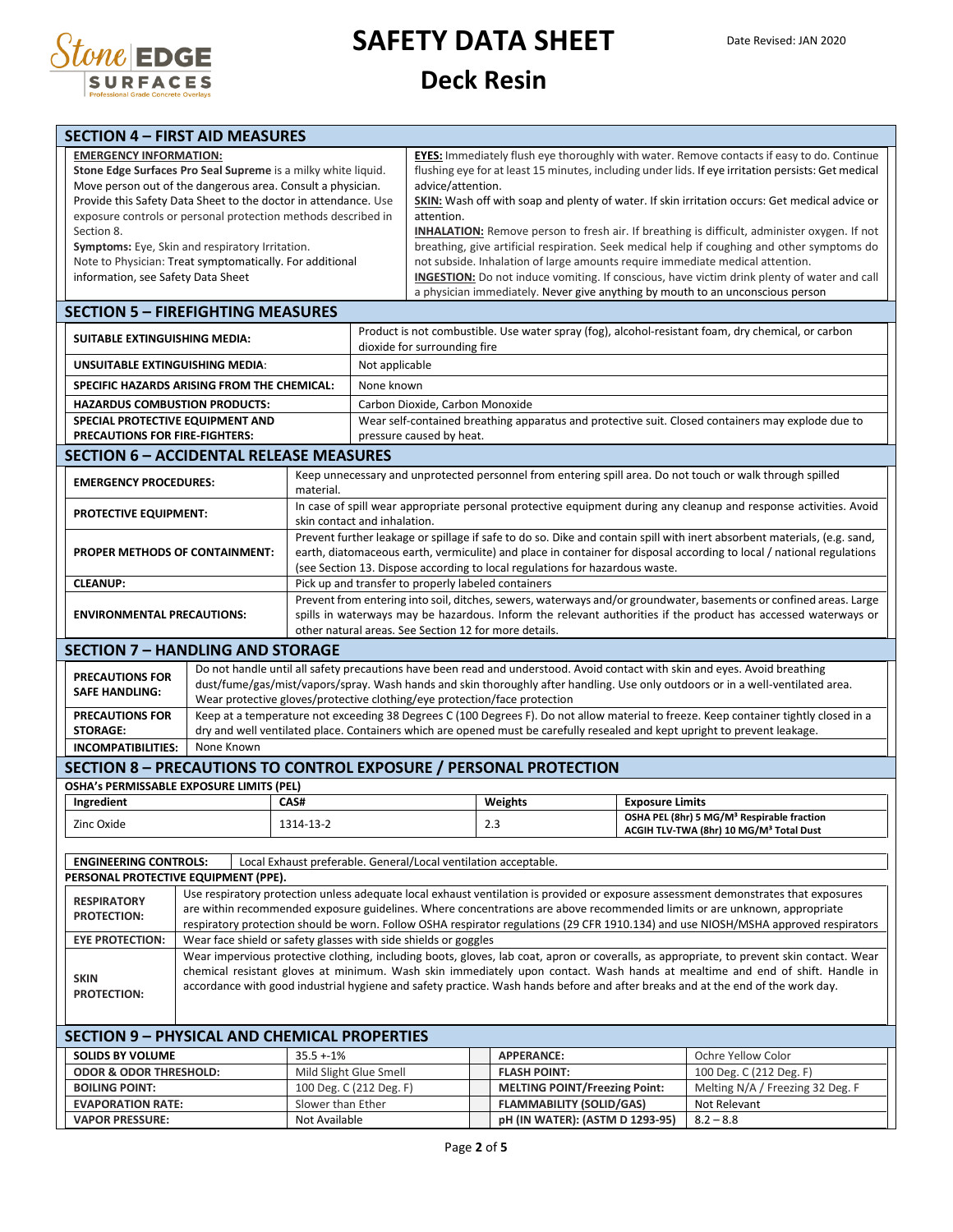

### **SAFETY DATA SHEET Deck Resin**

| <b>VAPOR DENSITY:</b>                                        |                                                                                                            |                                        |                                       |                                                                                     |                         |                                                                     |                                                                                                                                                                 |  |
|--------------------------------------------------------------|------------------------------------------------------------------------------------------------------------|----------------------------------------|---------------------------------------|-------------------------------------------------------------------------------------|-------------------------|---------------------------------------------------------------------|-----------------------------------------------------------------------------------------------------------------------------------------------------------------|--|
|                                                              |                                                                                                            |                                        | Heavier Than Air                      |                                                                                     |                         | <b>SOLUBILITY IN WATER:</b>                                         | Soluble in Water                                                                                                                                                |  |
| <b>RELATIVE DENSITY</b>                                      |                                                                                                            |                                        | Not Available<br>Not Available        |                                                                                     |                         | <b>UPPER/LOWER FLAMMABILITY</b><br><b>AUTO IGNITION TEMPERATURE</b> | Not Flammable<br>Not Available                                                                                                                                  |  |
| PARTITION COEFFICIENT: n-octano/wtr.<br><b>WEIGHT/GALLON</b> |                                                                                                            |                                        | 10.5 - 10.75 lb/gal 1318-1354 g/l     |                                                                                     | <b>SPECIFIC GRAVITY</b> |                                                                     | $1.26 - 1.28$                                                                                                                                                   |  |
| <b>VOLATILE ORGANIC COMPOUNDS (VOC</b>                       |                                                                                                            |                                        | 0 Less Water and Federally Exempt     |                                                                                     |                         |                                                                     |                                                                                                                                                                 |  |
|                                                              | THEORETICAL-AS PACKAGED                                                                                    | Solids                                 |                                       |                                                                                     |                         | <b>SOLUBILITY IN WATER</b>                                          | 100%                                                                                                                                                            |  |
|                                                              | <b>SECTION 10 - STABILITY AND REACTIVITY</b>                                                               |                                        |                                       |                                                                                     |                         |                                                                     |                                                                                                                                                                 |  |
| <b>CHEMICAL STABILITY:</b>                                   |                                                                                                            | Stable                                 |                                       |                                                                                     |                         |                                                                     |                                                                                                                                                                 |  |
|                                                              |                                                                                                            |                                        | Hazardous Polymerization:             |                                                                                     |                         |                                                                     |                                                                                                                                                                 |  |
| <b>CHEMICAL REACTIVITY:</b>                                  |                                                                                                            |                                        | Corrosion to Metals:                  |                                                                                     |                         | Will not occur<br>No Data Available                                 |                                                                                                                                                                 |  |
|                                                              |                                                                                                            |                                        | <b>Oxidizing Properties:</b>          |                                                                                     |                         | No Data Available                                                   |                                                                                                                                                                 |  |
|                                                              |                                                                                                            |                                        |                                       |                                                                                     |                         |                                                                     |                                                                                                                                                                 |  |
| <b>CONDITIONS TO AVOID:</b>                                  |                                                                                                            | None Known                             |                                       |                                                                                     |                         |                                                                     |                                                                                                                                                                 |  |
| <b>INCOMPATIBILITY:</b>                                      |                                                                                                            | None Known                             |                                       |                                                                                     |                         |                                                                     |                                                                                                                                                                 |  |
|                                                              | <b>HAZARDOUS DECOMPOSITION:</b>                                                                            |                                        |                                       | By Fire: Carbon Dioxide, Carbon Monoxide                                            |                         |                                                                     |                                                                                                                                                                 |  |
|                                                              | <b>SECTION 11 - TOXOCOLOGY INFORMATION</b>                                                                 |                                        |                                       |                                                                                     |                         |                                                                     |                                                                                                                                                                 |  |
|                                                              | <b>CHRONIC HEALTH HAZARDS</b>                                                                              |                                        |                                       |                                                                                     |                         |                                                                     |                                                                                                                                                                 |  |
|                                                              |                                                                                                            |                                        |                                       |                                                                                     |                         |                                                                     | IARC's Monograph No. 93 reports there is sufficient evidence of carcinogenicity in experimental rats exposed to titanium dioxide but inadequate evidence        |  |
|                                                              |                                                                                                            |                                        |                                       |                                                                                     |                         |                                                                     | for carcinogenicity in humans and has assigned a Group 2B rating. In addition, the IARC summary concludes, "No significant exposure to titanium dioxide is      |  |
|                                                              | thought to occur during the use of products in which titanium is bound to other materials, such as paint." |                                        |                                       |                                                                                     |                         |                                                                     |                                                                                                                                                                 |  |
|                                                              |                                                                                                            |                                        |                                       |                                                                                     |                         |                                                                     |                                                                                                                                                                 |  |
|                                                              |                                                                                                            |                                        |                                       |                                                                                     |                         |                                                                     |                                                                                                                                                                 |  |
|                                                              |                                                                                                            |                                        |                                       |                                                                                     |                         |                                                                     |                                                                                                                                                                 |  |
|                                                              |                                                                                                            |                                        |                                       |                                                                                     |                         |                                                                     |                                                                                                                                                                 |  |
|                                                              |                                                                                                            |                                        |                                       |                                                                                     |                         |                                                                     |                                                                                                                                                                 |  |
|                                                              |                                                                                                            |                                        |                                       |                                                                                     |                         |                                                                     |                                                                                                                                                                 |  |
| <b>TOXICOLOGY DATA</b>                                       |                                                                                                            |                                        |                                       |                                                                                     |                         |                                                                     |                                                                                                                                                                 |  |
| <b>CAS No.</b><br>1314-13-2                                  | <b>Zinc Oxide</b>                                                                                          | <b>Ingredient Name</b>                 |                                       |                                                                                     |                         |                                                                     |                                                                                                                                                                 |  |
|                                                              |                                                                                                            |                                        |                                       | <b>LC50 RAT Dust</b>                                                                |                         | 4HR                                                                 | $> 5,700$ mg/m <sup>3</sup>                                                                                                                                     |  |
|                                                              |                                                                                                            |                                        |                                       | <b>LC50 RAT Oral</b>                                                                |                         |                                                                     | 15,000 mg/m <sup>3</sup>                                                                                                                                        |  |
|                                                              | <b>LIKELY ROUTES OF EXPOSURE:</b>                                                                          |                                        |                                       | Direct Contact with Skin, Eye and Ingestion, and Inhalation of vapors.              |                         |                                                                     |                                                                                                                                                                 |  |
| <b>SYMPTOMS OF EXPOSURE:</b>                                 |                                                                                                            |                                        |                                       |                                                                                     |                         |                                                                     |                                                                                                                                                                 |  |
|                                                              |                                                                                                            |                                        |                                       |                                                                                     |                         |                                                                     | Ingestion may cause nausea, vomiting and diarrhea. Exposure causes mild skin irritation. Exposure causes eye irritation. Depending on concentration of residual |  |
|                                                              |                                                                                                            |                                        |                                       |                                                                                     |                         |                                                                     | monomers (typically <0.1%), vapors can collect above the liquid in closed containers. These vapors may result in eye and upper respiratory tract irritation.    |  |
|                                                              | <b>INGESTION:</b>                                                                                          |                                        |                                       |                                                                                     |                         |                                                                     | Harmful or fatal if swallowed. Adverse symptoms may include, abdominal pain, nausea and                                                                         |  |
|                                                              |                                                                                                            |                                        |                                       | diarrhea.                                                                           |                         |                                                                     |                                                                                                                                                                 |  |
|                                                              | <b>INHALATION:</b>                                                                                         |                                        |                                       | May cause respiratory tract irritation and coughing. Symptoms may include coughing, |                         |                                                                     |                                                                                                                                                                 |  |
|                                                              |                                                                                                            |                                        | difficult breathing and chest pain.   |                                                                                     |                         |                                                                     |                                                                                                                                                                 |  |
| <b>SKIN CORROSION</b><br><b>SKIN IRRITATION</b>              |                                                                                                            |                                        |                                       |                                                                                     |                         |                                                                     |                                                                                                                                                                 |  |
|                                                              |                                                                                                            |                                        |                                       | Irritating to skin                                                                  |                         |                                                                     |                                                                                                                                                                 |  |
| <b>ACUTE</b>                                                 | <b>IRRITATION</b>                                                                                          |                                        |                                       |                                                                                     |                         |                                                                     |                                                                                                                                                                 |  |
| <b>TOXICITY</b>                                              | <b>EYE DAMAGE &amp; IRRITATION</b>                                                                         |                                        |                                       | Irritating to eyes                                                                  |                         | Irritating to eyes, respiratory system and skin                     |                                                                                                                                                                 |  |
|                                                              | <b>SPECIFIC TARGET ORGAN GENERAL TOXICITY</b>                                                              |                                        |                                       |                                                                                     |                         |                                                                     | This product contains components that may cause respiratory tract, eye and skin irritation                                                                      |  |
|                                                              | <b>SINGLE EXPOSURE:</b>                                                                                    |                                        |                                       | after single exposure.                                                              |                         |                                                                     |                                                                                                                                                                 |  |
|                                                              | SPECIFIC TARGET ORGAN GENERAL TOXICITY                                                                     |                                        |                                       |                                                                                     |                         |                                                                     |                                                                                                                                                                 |  |
|                                                              | <b>REPEAT EXPOSURE:</b>                                                                                    |                                        |                                       | None known                                                                          |                         |                                                                     |                                                                                                                                                                 |  |
|                                                              | <b>ASPIRATION HAZARD:</b>                                                                                  |                                        |                                       | No Data Available                                                                   |                         |                                                                     |                                                                                                                                                                 |  |
|                                                              | <b>Respiratory and Skin Sensitizer:</b>                                                                    |                                        | No Data Available                     |                                                                                     |                         |                                                                     |                                                                                                                                                                 |  |
| <b>CHRONIC</b>                                               | <b>Generative Cell Mutagenicity</b>                                                                        |                                        | No Data Available                     |                                                                                     |                         |                                                                     |                                                                                                                                                                 |  |
| <b>TOXICITY</b>                                              | Carcinogenicity:                                                                                           |                                        |                                       |                                                                                     |                         |                                                                     | This product does contain carcinogens or potential carcinogens as listed by OSHA, IARC or NTP.                                                                  |  |
|                                                              |                                                                                                            |                                        |                                       |                                                                                     |                         |                                                                     |                                                                                                                                                                 |  |
| <b>Reproductive Toxicity:</b>                                | <b>General Product Warning:</b>                                                                            |                                        | May be harmful or fatal if swallowed. |                                                                                     |                         |                                                                     | WARNING: This product contains chemicals known to the state of California to cause cancer and birth defects or other reproductive harm.                         |  |
|                                                              |                                                                                                            |                                        |                                       |                                                                                     |                         |                                                                     |                                                                                                                                                                 |  |
|                                                              | <b>SECTIONS 12 - ECOLOGICAL INFORMATION</b>                                                                |                                        |                                       |                                                                                     |                         |                                                                     |                                                                                                                                                                 |  |
| <b>ECOTOXICITY</b>                                           |                                                                                                            | No Data Available                      |                                       |                                                                                     |                         |                                                                     |                                                                                                                                                                 |  |
|                                                              | PERSISTENCE AND DEGRADABILITY:                                                                             | No Data Available                      |                                       |                                                                                     |                         |                                                                     |                                                                                                                                                                 |  |
|                                                              | <b>BIOACCUMULATIVE POTENTIAL:</b>                                                                          | No Data Available                      |                                       |                                                                                     |                         |                                                                     |                                                                                                                                                                 |  |
| <b>MOBILITY IN SOIL:</b>                                     | <b>OTHER ADVERSE EFFECTS:</b>                                                                              | No Data Available<br>No Data Available |                                       |                                                                                     |                         |                                                                     |                                                                                                                                                                 |  |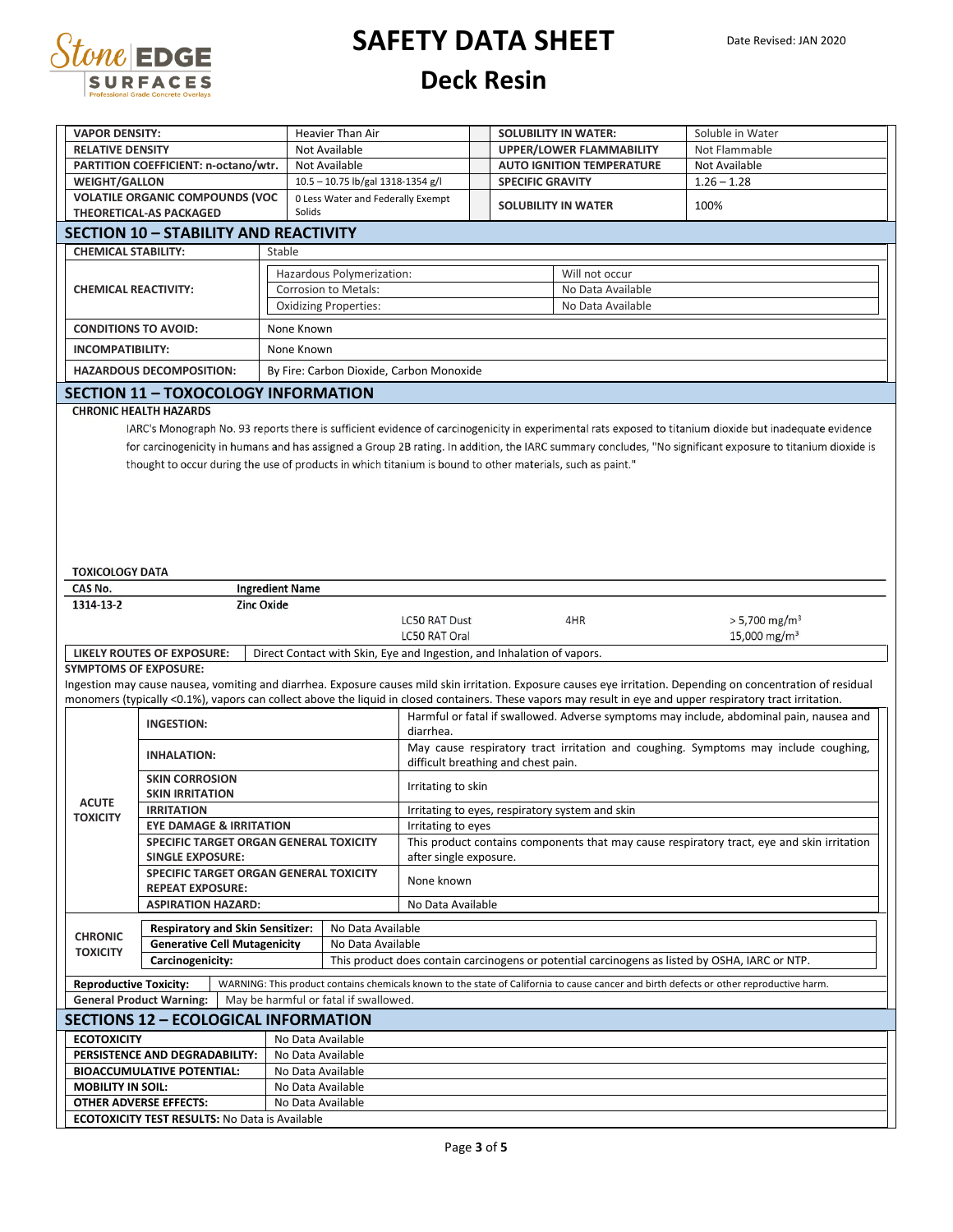

**SECTION 13 – DISPOSAL CONSIDERATIONS**

## **SAFETY DATA SHEET**

#### **Deck Resin**

|                       | SECTION 13 - DISPOSAL CONSIDERATIONS                                                                                      |                                                                                                                                                                                                                                                                                                                                                                   |                                                           |                                                                                                                                                                                                                                                             |                                                                   |              |                                                                                                                                                                                                                                                                                                |               |                 |  |
|-----------------------|---------------------------------------------------------------------------------------------------------------------------|-------------------------------------------------------------------------------------------------------------------------------------------------------------------------------------------------------------------------------------------------------------------------------------------------------------------------------------------------------------------|-----------------------------------------------------------|-------------------------------------------------------------------------------------------------------------------------------------------------------------------------------------------------------------------------------------------------------------|-------------------------------------------------------------------|--------------|------------------------------------------------------------------------------------------------------------------------------------------------------------------------------------------------------------------------------------------------------------------------------------------------|---------------|-----------------|--|
|                       | <b>PRODUCT DISPOSAL:</b>                                                                                                  | Under RCRA 40 CFR 261 this material is not a hazardous waste. Dispose of in accordance with all federal, state, and local<br>regulations. If uncertain of local requirements, contact the proper environmental authorities for information on waste disposal in<br>your area. Contact a licensed professional waste disposal service to dispose of this material. |                                                           |                                                                                                                                                                                                                                                             |                                                                   |              |                                                                                                                                                                                                                                                                                                |               |                 |  |
|                       | <b>CONTAINER DISPOSAL:</b>                                                                                                |                                                                                                                                                                                                                                                                                                                                                                   |                                                           | Even after emptying, container may retain residues. Containers should be completely emptied and safely stored until appropriately<br>reconditioned or dispose of (contents/container) in accordance with local/regional/national/international regulations. |                                                                   |              |                                                                                                                                                                                                                                                                                                |               |                 |  |
|                       | <b>SECTION 14 - TRANSPORTATION CONSIDERATIONS</b>                                                                         |                                                                                                                                                                                                                                                                                                                                                                   |                                                           |                                                                                                                                                                                                                                                             |                                                                   |              |                                                                                                                                                                                                                                                                                                |               |                 |  |
|                       | Land transport, U.S. DOT:                                                                                                 |                                                                                                                                                                                                                                                                                                                                                                   | Not Regulated                                             |                                                                                                                                                                                                                                                             |                                                                   | <b>IMO</b>   |                                                                                                                                                                                                                                                                                                | Not Regulated |                 |  |
|                       | Sea transport, IMDG                                                                                                       |                                                                                                                                                                                                                                                                                                                                                                   | Not Regulated                                             |                                                                                                                                                                                                                                                             |                                                                   | Canada (TDG) |                                                                                                                                                                                                                                                                                                |               | Not Regulated   |  |
|                       | Air transport, IATA/ICAO:                                                                                                 |                                                                                                                                                                                                                                                                                                                                                                   | Not Regulated                                             |                                                                                                                                                                                                                                                             |                                                                   |              |                                                                                                                                                                                                                                                                                                |               |                 |  |
|                       |                                                                                                                           |                                                                                                                                                                                                                                                                                                                                                                   |                                                           |                                                                                                                                                                                                                                                             |                                                                   |              |                                                                                                                                                                                                                                                                                                |               |                 |  |
|                       |                                                                                                                           |                                                                                                                                                                                                                                                                                                                                                                   |                                                           |                                                                                                                                                                                                                                                             |                                                                   |              | SECTION 15 - REGULATORY INFORMATION (Non-Mandatory Section as per OSHA: Not a Complete List)                                                                                                                                                                                                   |               |                 |  |
|                       | <b>INTERNATIONAL INVENTORIES</b>                                                                                          |                                                                                                                                                                                                                                                                                                                                                                   |                                                           |                                                                                                                                                                                                                                                             |                                                                   |              |                                                                                                                                                                                                                                                                                                |               |                 |  |
|                       | <b>TSCA</b>                                                                                                               |                                                                                                                                                                                                                                                                                                                                                                   |                                                           |                                                                                                                                                                                                                                                             | United States Toxic Substances Control Act Section 8(b) Inventory |              | All Chemicals in this product are listed, or are exempt from listing, on                                                                                                                                                                                                                       |               |                 |  |
|                       |                                                                                                                           |                                                                                                                                                                                                                                                                                                                                                                   |                                                           |                                                                                                                                                                                                                                                             |                                                                   |              | the TSCA Inventory                                                                                                                                                                                                                                                                             |               |                 |  |
|                       | <b>DSL/NDSL</b>                                                                                                           |                                                                                                                                                                                                                                                                                                                                                                   |                                                           |                                                                                                                                                                                                                                                             | Canadian Domestic Substances List/Non-Domestic Substances List    |              | Unknown if complies                                                                                                                                                                                                                                                                            |               |                 |  |
|                       | <b>EINECS/ELINCS</b>                                                                                                      |                                                                                                                                                                                                                                                                                                                                                                   |                                                           | of Notified Chemical Substances                                                                                                                                                                                                                             | European Inventory of Existing Chemical Substances/European List  |              | Unknown if complies                                                                                                                                                                                                                                                                            |               |                 |  |
|                       | <b>ENCS</b>                                                                                                               |                                                                                                                                                                                                                                                                                                                                                                   |                                                           | Japan Existing and New Chemical Substances                                                                                                                                                                                                                  |                                                                   |              | Unknown if complies                                                                                                                                                                                                                                                                            |               |                 |  |
|                       | <b>IECSC</b>                                                                                                              |                                                                                                                                                                                                                                                                                                                                                                   |                                                           |                                                                                                                                                                                                                                                             | China Inventory of Existing Chemical Substances                   |              | Unknown if complies                                                                                                                                                                                                                                                                            |               |                 |  |
|                       | <b>KECL</b>                                                                                                               |                                                                                                                                                                                                                                                                                                                                                                   |                                                           | Korean Existing and Evaluated Chemical Substances                                                                                                                                                                                                           |                                                                   |              | Unknown if complies                                                                                                                                                                                                                                                                            |               |                 |  |
|                       | <b>PICCS</b>                                                                                                              |                                                                                                                                                                                                                                                                                                                                                                   |                                                           |                                                                                                                                                                                                                                                             | Philippines Inventory of Chemicals and Chemical Substances        |              | Unknown if complies                                                                                                                                                                                                                                                                            |               |                 |  |
|                       | <b>AICS</b>                                                                                                               |                                                                                                                                                                                                                                                                                                                                                                   |                                                           | Australian Inventory of Chemical Substances                                                                                                                                                                                                                 |                                                                   |              | Unknown if complies                                                                                                                                                                                                                                                                            |               |                 |  |
|                       | <b>SARA 313</b>                                                                                                           |                                                                                                                                                                                                                                                                                                                                                                   | SARA 313 (40 CFR 372.65C)<br><b>SUPPLIER NOTIFICATION</b> |                                                                                                                                                                                                                                                             | CAS No.<br>1314-13-2                                              |              | Section 313 of Title III of the Superfund Amendments and Reauthorization Act of 1986 (SARA). This product does contain a chemical which<br>is subject to the reporting requirements of the Act and Title 40 of the Code of Federal Regulations, Part 372<br>CHEMICAL/COMPOUND<br>Zinc Compound |               | % by WT<br>2.3% |  |
|                       |                                                                                                                           |                                                                                                                                                                                                                                                                                                                                                                   | CHEMICAL/COMPOUND                                         |                                                                                                                                                                                                                                                             |                                                                   |              |                                                                                                                                                                                                                                                                                                |               |                 |  |
|                       |                                                                                                                           |                                                                                                                                                                                                                                                                                                                                                                   | Acute health hazard                                       |                                                                                                                                                                                                                                                             |                                                                   |              | Yes                                                                                                                                                                                                                                                                                            |               |                 |  |
|                       | SARA 311/312                                                                                                              |                                                                                                                                                                                                                                                                                                                                                                   | Chronic Health Hazard                                     |                                                                                                                                                                                                                                                             |                                                                   |              |                                                                                                                                                                                                                                                                                                |               |                 |  |
| Fire hazard<br>Hazard |                                                                                                                           |                                                                                                                                                                                                                                                                                                                                                                   |                                                           |                                                                                                                                                                                                                                                             |                                                                   |              | <b>No</b>                                                                                                                                                                                                                                                                                      |               |                 |  |
| <b>Categories</b>     |                                                                                                                           |                                                                                                                                                                                                                                                                                                                                                                   |                                                           | Sudden release of pressure hazard                                                                                                                                                                                                                           |                                                                   |              | <b>No</b>                                                                                                                                                                                                                                                                                      |               |                 |  |
|                       |                                                                                                                           |                                                                                                                                                                                                                                                                                                                                                                   | <b>Reactive Hazard</b>                                    |                                                                                                                                                                                                                                                             | No                                                                |              |                                                                                                                                                                                                                                                                                                |               |                 |  |
|                       | <b>US STATE REGULATIONS (If Known)</b>                                                                                    |                                                                                                                                                                                                                                                                                                                                                                   |                                                           |                                                                                                                                                                                                                                                             |                                                                   |              |                                                                                                                                                                                                                                                                                                |               |                 |  |
|                       | <b>STATE</b>                                                                                                              |                                                                                                                                                                                                                                                                                                                                                                   |                                                           | <b>INFORMATION</b>                                                                                                                                                                                                                                          |                                                                   |              |                                                                                                                                                                                                                                                                                                |               |                 |  |
| CA Proposition 65     |                                                                                                                           |                                                                                                                                                                                                                                                                                                                                                                   |                                                           | This product contains chemicals known to the state of California to cause cancer and birth defects or other reproductive<br>harm                                                                                                                            |                                                                   |              |                                                                                                                                                                                                                                                                                                |               |                 |  |
|                       | U.S. State Right-to-Know Regulations                                                                                      |                                                                                                                                                                                                                                                                                                                                                                   |                                                           | Unknown                                                                                                                                                                                                                                                     |                                                                   |              |                                                                                                                                                                                                                                                                                                |               |                 |  |
|                       | U.S. EPA Label Information                                                                                                |                                                                                                                                                                                                                                                                                                                                                                   |                                                           | Unknown                                                                                                                                                                                                                                                     |                                                                   |              |                                                                                                                                                                                                                                                                                                |               |                 |  |
|                       |                                                                                                                           |                                                                                                                                                                                                                                                                                                                                                                   |                                                           |                                                                                                                                                                                                                                                             |                                                                   |              |                                                                                                                                                                                                                                                                                                |               |                 |  |
|                       | <b>SECTION 16 - OTHER INFORMATION</b>                                                                                     |                                                                                                                                                                                                                                                                                                                                                                   |                                                           |                                                                                                                                                                                                                                                             |                                                                   |              |                                                                                                                                                                                                                                                                                                |               |                 |  |
|                       | HAZARDOUS MATERIAL INFORMATION SYSTEM (HMIS)                                                                              |                                                                                                                                                                                                                                                                                                                                                                   |                                                           |                                                                                                                                                                                                                                                             |                                                                   |              |                                                                                                                                                                                                                                                                                                |               |                 |  |
|                       | NFPA/HMIS Definitions: 0-Least, 1-Slight, 2-Moderate, 3-High, 4-Extreme<br>B-Protective Equipment: Safety glasses, gloves |                                                                                                                                                                                                                                                                                                                                                                   |                                                           |                                                                                                                                                                                                                                                             |                                                                   |              |                                                                                                                                                                                                                                                                                                |               |                 |  |
|                       |                                                                                                                           |                                                                                                                                                                                                                                                                                                                                                                   |                                                           |                                                                                                                                                                                                                                                             |                                                                   |              |                                                                                                                                                                                                                                                                                                |               |                 |  |

| <b>Health</b>              |  |
|----------------------------|--|
| <b>Flammability</b>        |  |
| <b>Reactivity</b>          |  |
| <b>Personal Protection</b> |  |

#### **OTHER INFORMATION:**

SELLER MAKES NO WARRANTY, EXPRESS OR IMPLIED, CONCERNING THE PRODUCT OR THE MERCHANTABILITY OR FITNESS THEREOF FOR ANY PURPOSE OR CONCERNING THE ACCURACY OF ANY INFORMATION PROVIDED BY TURLEY INTERNATIONAL RSOURCES, LLC., except that the product shall conform to contracted specifications. The information provided herein was believed by TURLEY INTERNATIONAL RESOURCES, LLC. to be accurate at the time of preparation or prepared from sources believed to be reliable, but it is the responsibility of the user to investigate and understand other pertinent sources of information to comply with all laws and procedures applicable to the safe handling and use of the product and to determine the suitability of the product for its intended use. Buyer's exclusive remedy shall be for damages and no claim of any kind, whether as to product delivered or for non-delivery of product, failure of product due to manufacturers defect, and whether based on contract, breach of warranty, negligence, or otherwise shall be greater in amount than the purchase price of the quantity of product